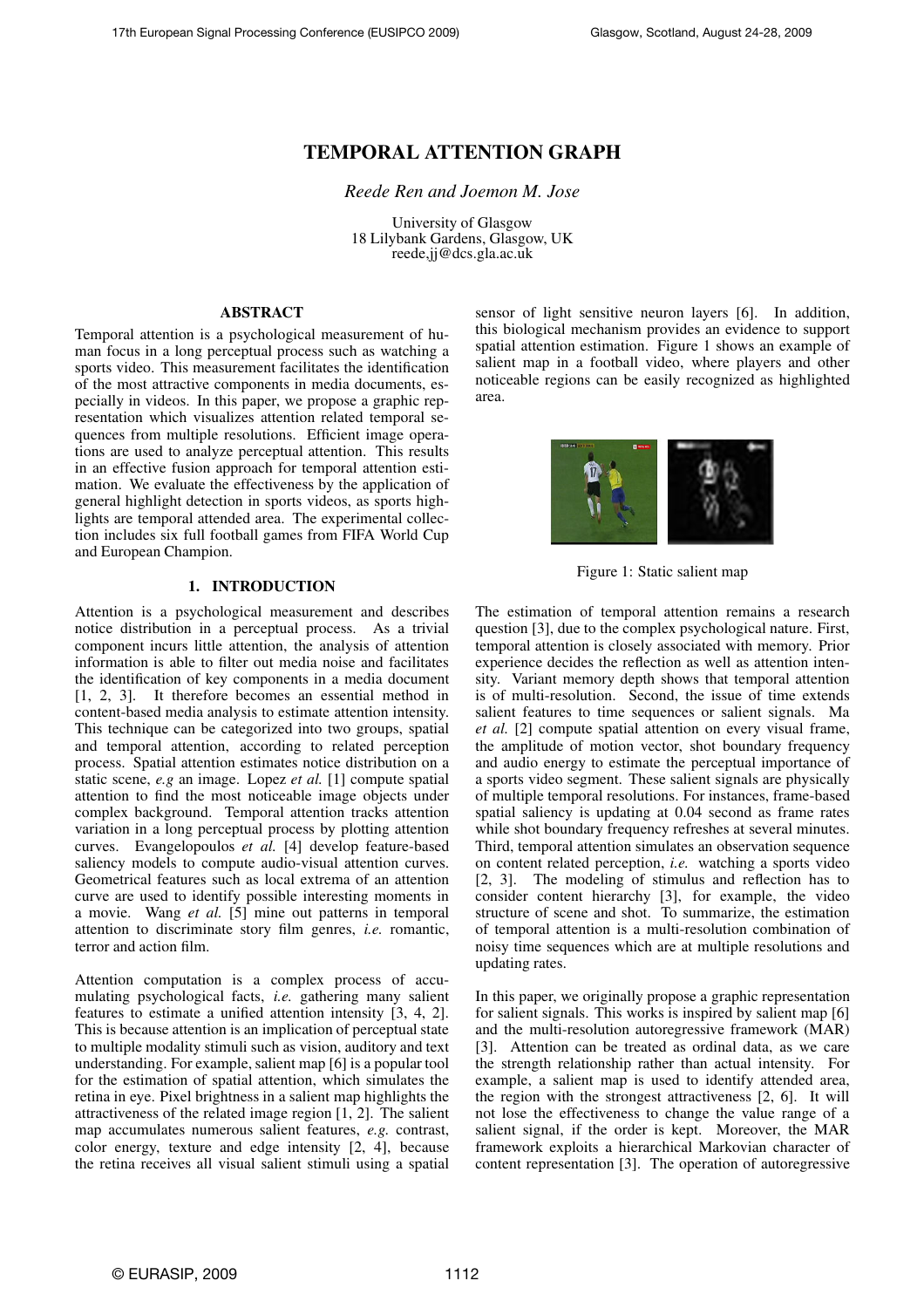analyzes sequential segments on a given temporal resolution. Note that image operations such as region smoothing mostly process neighborhood pixels and regions. These operations on a graphic representation keep Markovian constrains between attention samples and provide an efficient approach for attention analysis. Nevertheless, a graphic representation displays salient signals at multiple resolutions and leads to simultaneous processing at multiple temporal resolutions (Section 3). This advantage is noted by the psychological fact that attention perception is a parallel process on multiple memory depths [6]. In addition, we also present an efficient graphic based approach for temporal attention fusion and for highlight detection in sport videos.

The remainder of this paper is organized as follows. Section 2 surveys relate work in saliency based sports highlight detection and saliency fusion. The graphic representation for salient signals is defined in Section 3. Algorithms for temporal attention estimation and highlight detection are addressed in Section 4. Experimental results of sports highlight detection are found in Section 5 for six football game videos from FIFA World Cup 2002/6 and European Championship 2006. Section 6 provides a short conclusion and discussion.

## **2. RELATED WORK**

Attention based video analysis is an exploration from computing psychology [2, 7]. Ma *et al.* [2] propose a series of psychological models on pre-attention, *i.e.* motion attention model, static attention model and audio salient model, to describe the perceptual process of video watching. This results in a set of temporal attention curves, *e.g.* motion attention curve, static attention curve and audio attention curve. Ma *et al.* linearly combine these curves to estimate a joint intensity of *"viewer attention"*. Too much noise is however introduced due to the massive extraction of salient features [3]. This makes the late highlight detection fragile. Real video events may be suppressed or vanished with the aggregation of salient signals. Evangelopoulos *et al.* [4] develop an energy function to remove noisy visual salient feature as well as to improve the robustness of linear combination. Hanjalic *et al.* [7] carefully choose a three-feature collection, including block motion vector, shot cut density and audio energy. An 1-minute long low-pass Kaiser window filter is furthermore employed to smooth feature-based attention curves and to improve signal noise ratio [7]. Hanjalic *et al.* count curve peaks inside a sliding window and regard this measurement as a probability estimation of highlight appearance. Although this approach of salient combination and event detection is robust against perceptual noise, the usage of sliding windows makes constant the temporal resolution of event detection. Ren *et al.* [3] exploit content structure of sports videos and propose a hierarchical Markovian constrain on feature-based attention curves. This results in a robust fusion framework of multi-resolution autoregressive but the computational complexity is high  $(O(N^3 log N))$ , where *N* is the length of salient signals).

## **3. GRAPHIC REPRESENTATION**

In this section, we address the graphic representation for salient signals. As the MAR framework [3] is also a popular model in texture analysis [8], we think it is reasonable to propose a graphic representation for salient signals. This may reduce the computational complexity of attention fusion by using efficient image operators. In addition, the graphic representation visualizes attention data and facilitates the late attention-based content analysis. We normalize salient signals into the scale [0,255]. Signal intensities are treated as gray intensities; signal samples are aligned according to time stamp; a texture image is thus created to represent a time sequence, *i.e.* salient signal. An example is shown in Figure 2, where the upper part is a salient signal and the bottom is the related texture graphic representation.



Figure 2: Graphic representation for salient signal

The graphic representation is convenient to present multiresolution data. Figure 3 is a multi-resolution graphic representation for 15-min audio energy between the 27*th* to 42*nd* minute in the FIFA World Cup 2002 final game. Eight temporal resolutions are displayed, including 1 sec, 5 sec, 10 sec, 20 sec, 50 sec, 100 sec, 200 sec and 500 sec, from up to down. The multi-resolution representation provides a direct method for the signal combination on multiple temporal resolutions.

#### **4. TEMPORAL ATTENTION ESTIMATION**

In this section, we describe salient features, fusion algorithm and the evaluation system of sports highlight detection.

#### **4.1 Saliency Feature Computation**

Three salient features are used in this work, including block motion vector, audio energy and shot cut density. This feature collection is the same as that in [3, 7], which facilitates the evaluation on attention fusion and sports highlight detection.

Ma *et al.* [2] regard motion vector as perceptual response of optic nerves. Block motion vector from the compressed field however is a rough estimation of this salient character. In addition, there are massive motion prediction errors in sports videos, as play field is with uniform color and texture. To improve the precision, we exclude play field from motion intensity computation. The motion intensity *I* at macro block  $(i, j)$  is computed as the magnitude of motion vectors besides play field.

$$
I(i,j) = \frac{\sqrt{dx_{i,j}^2 + dy_{i,j}^2}}{MaxMag}
$$
 (1)

where  $dx_{i,j}$  and  $dy_{i,j}$  denote components of motion vector; MaxMag is the maximum magnitude. The average of motion vector intensity is computed for every visual frame.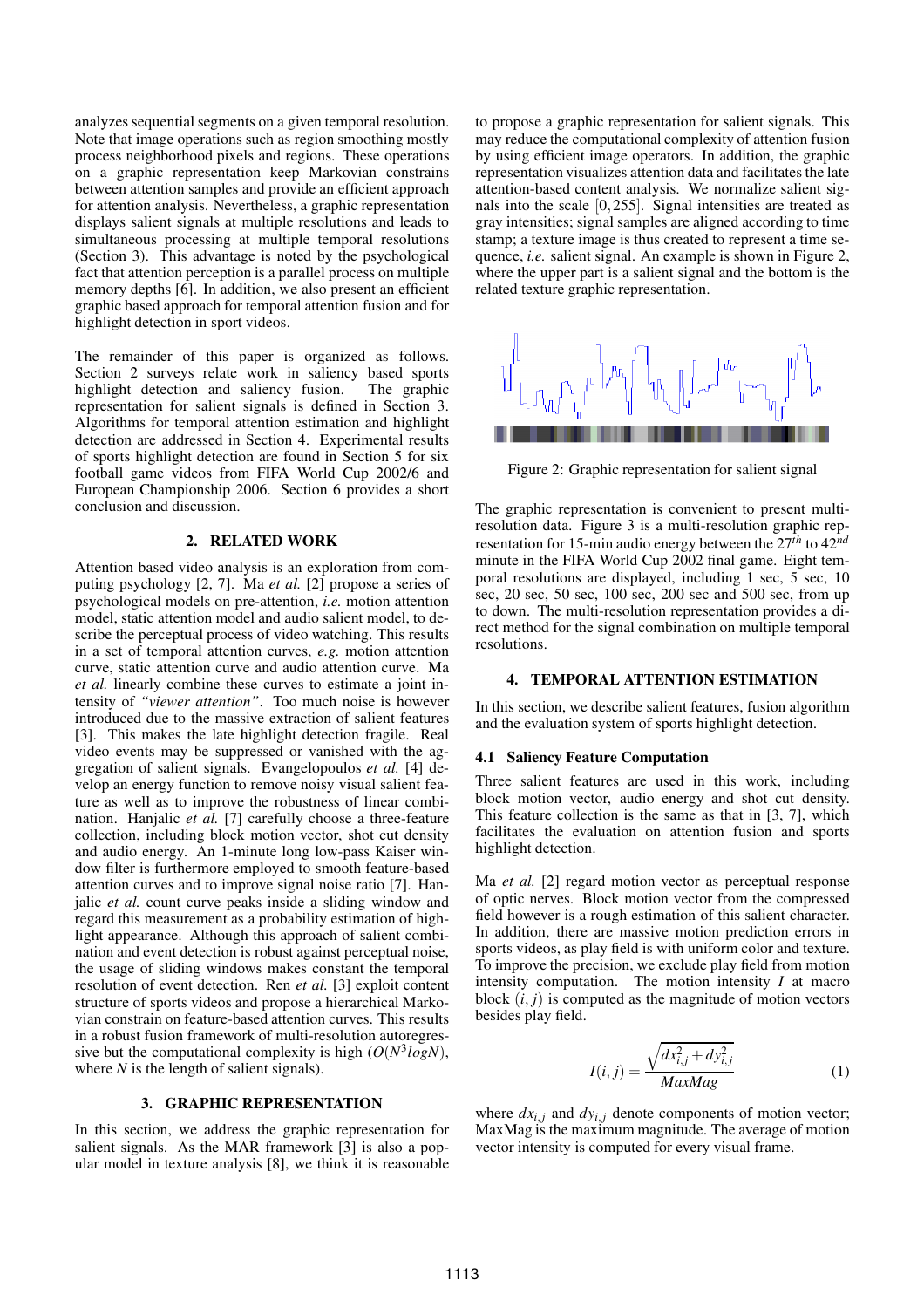Audio energy measures the loudness. Auditory perception is complex, as many physical and perceptual aspects are concerned, *e.g.* frequency, audio type and speech contents. In sports video, the intensity of auditory stimulus can be roughly estimated by short period energy [2, 7]. In addition, audio encoder in MPEG has already considered the bandwidth issue of auditory perception. We therefore compute audio energy as the normalized sum of all audio tracks in *500ms*.

Shot is a relatively static view in a video. Shot cut density reflects the temporal deviation on vision. We detect shot boundary by a two-thread algorithm [9]. Shot cut density is the number of shot boundaries in every 100 seconds.

#### **4.2 Multi-resolution Temporal Attention Estimation**

The estimation of temporal attention usually involves many salient signals, for example, more than six salient signals are employed in [2] and [3]. We use a moving average algorithm to generate multi-resolution data [3]. This operation alleviates the problem of signal asynchronism due to the difference in updating rate and temporal resolution (Section 1). A multi-resolution representation is therefore created for every salient signal from the finest resolution, *i.e.* 1 second for audio energy, up to 500 seconds, as Figure 3 shows. This means that a salient signal is transformed into a texture image. We aggregate these texture images to estimate temporal attention the same as a static salient map does on salient features. The result of temporal attention estimation is also a texture image or a multi-resolution graphic representation for unified temporal attention. In addition, as a texture image is a multi-resolution representation, our approach is a parallel processing on salient signals at multiple temporal resolutions. In psychological terminology, we investigate many memory depths at the same time.



Figure 3: Multi-resolution graphic representation for audio energy in FIFA World Cup 2002 final game

#### **4.3 Sports Video Highlight Detection**

In this section, we demonstrate an efficient method which employs the graphic representation for sports highlight detection. Sports highlights are attended area in temporal attention, as the most interesting and attractive duration in a game video [2]. This indicates highlights are of high temporal attention intensity or bright areas in the graphic representation. Moreover, highlights can be observed from most resolutions due to their long duration, *e.g.* more than 84 seconds [3]. Sports highlight detection therefore turns into an image segmentation which allocates regions with a high brightness. A gray histogram is computed and we exploit the criterion of maximum entropy to select the threshold for image segmentation. For example, Figure 4 shows a 30-bin histogram extracted from the graphic representation of temporal attention in the second half of FIFA World Cup 2002 final game. After image segmentation, a morphological open operation is carried out to remove small regions as detection noise. We calculate the average gray scale in detected regions and take the top five with the highest average brightness as highlights in every temporal resolution. The boundaries of these regions are projected to time stamps in order to decide highlight moment as well as compute highlight duration.



Figure 4: 30-bin gray histogram of temporal attention in the second half of FIFA World Cup 2002 final game

#### **5. EXPERIMENT**

We take the approach of multi-resolution autoregressive [3] as the baseline. The same salient signal set {average block motion, shot cut density, base band audio energy} is used as [7, 3] for temporal attention estimation.

The experimental collection includes six entire game videos in MPEG-1 format from FIFA World Cup 2002, World Cup 2006, and UEFA Champion League 2006: three from World Cup 2002, Brazil vs Germany (final), Brazil vs Turkey (semi final), and Germany vs Korea (semi final); one from World Cup 2006, Italy vs France (final); and two from Champions League 2006, Arsenal vs Barcelona and AC Milan vs Barcelona. Game records are gathered from the FIFA and BBC Sports web site as the ground truth of video event list. All videos are divided into halves, *e.g.* Brazil-Germany I for the first half of the final game in World Cup 2002. The middle break is removed but we keep other broadcasting aspects such as player entering, triumph, and coach information board.

Figure 5 is the temporal attention aggregation image for the second half of the final game in the FIFA World Cup 2002. The light area denotes sports highlights and gray scale refers to the content attractiveness.

We take the temporal resolution of 200 seconds to evaluate the performance of highlight detection. This is because 200-second is the closest to the suggestion temporal resolution of 304-second for event detection [3]. If a ground truth event is overlapped more than 40% by detected regions, we label this event as detected. In Table 1, we count the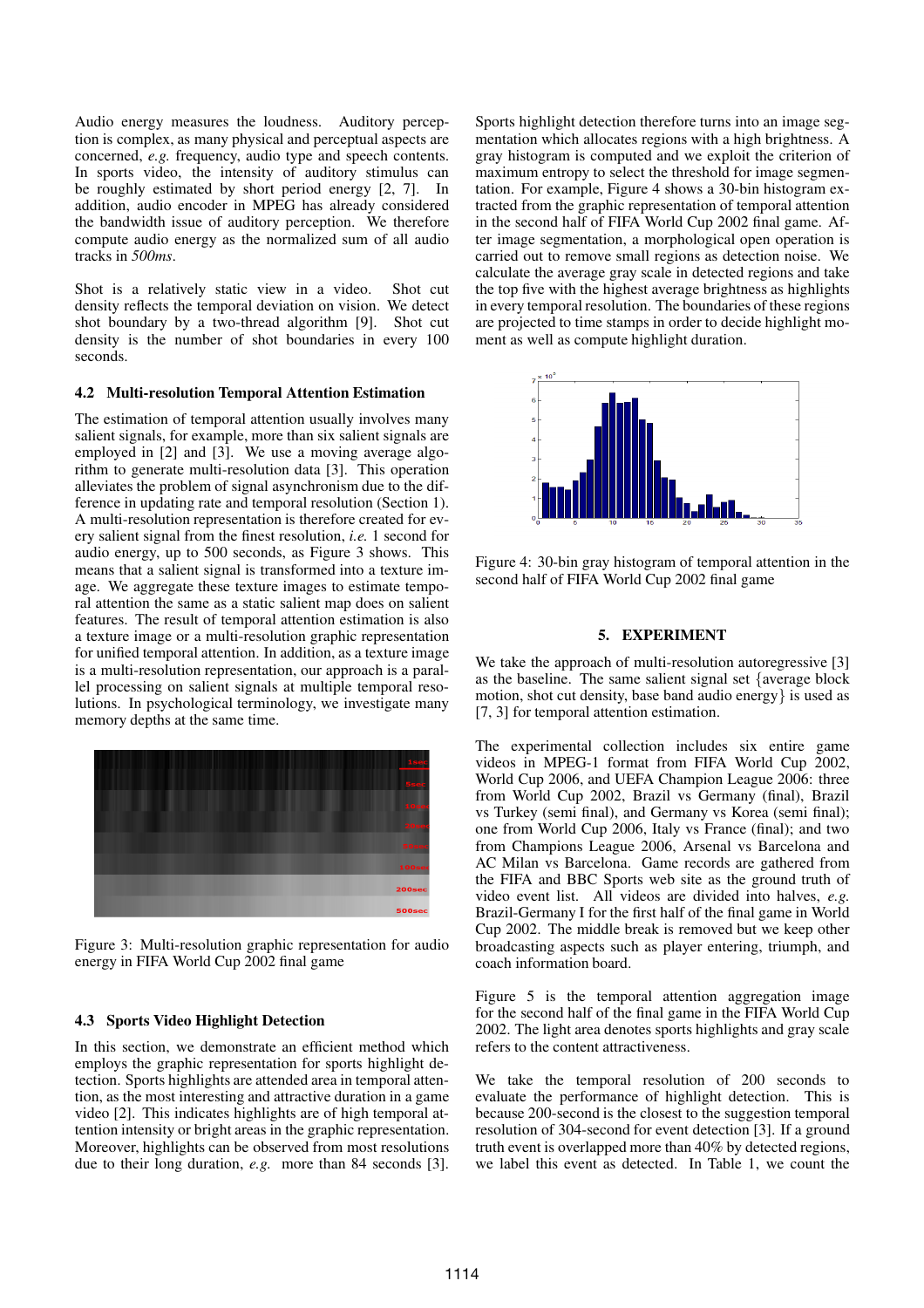

Figure 5: Temporal attention aggregation image for the second half of FIFA World Cup 2002 final game

coverage of goal events in the top five brightest regions as a direct performance measurement on highlight detection [10]. This is because goal events are widely accepted as domain highlights. Experimental results show that graphic based highlight detection (Section 4.3) is effective in goal event identification.

|            | Goal           | Detected           | Rank                        | Rank       |
|------------|----------------|--------------------|-----------------------------|------------|
|            | Number         | <b>Goal Events</b> | (Graphic)                   | (MAR)      |
| Ger-Bra I  |                |                    |                             |            |
| Ger-Bra II | 2              | 2                  | $1,2,5*$                    | $1,2,3,4*$ |
| Bra-Tur I  |                |                    |                             |            |
| Bra-Tur II |                |                    | $1,2*$                      | $1,2*$     |
| Ger-Kor I  |                |                    |                             |            |
| Ger-Kor II |                |                    | 2                           |            |
| Mil-Bar I  |                |                    |                             |            |
| Mil-Bar II |                |                    | $\mathcal{D}_{\mathcal{L}}$ |            |
| Ars-Bar I  |                |                    |                             |            |
| Ars-Bar II | 2              | 2                  | 1,2                         | 2,3        |
| Ita-Fra I  | $\mathfrak{D}$ | $\mathfrak{D}$     | $1,2,4*$                    | $1,2,4*$   |
| Ita-Fra II |                |                    |                             |            |

Table 1: Performance of Goal Detection (\*goal events are replayed for several times)

Both MAR and graphic based highlight detection achieve 100% precision for goal events, although some rank changes exist. We suppose there are two causes. First, graphic-based method lacks the step of knowledge propagation from coarse temporal resolutions to fine resolutions [3]. Some long highlights may be divided into two segments due to a relatively plain moment in the middle. This will change the order of a highlight sequence. Second, a texture image is an efficient representation for salient signals at cost of precision, which may introduce noise and hide signal difference. However, such a rank variation does not affect the final result of goal detection, as most media applications, *e.g.* video skimming and video retrieval, show multiple game events simultaneously.

We use OpenCV C++ library to implement both approaches of temporal attention estimation, graphic-based and MAR. The experimental platform is a workstation with a Intel Core2 CPU at 1.8GHZ and 2GB memory. Table 2 shows time costs, involving attention estimation and highlight detection. We find the graphic representation results in a significant improvement on computational efficiency. This is due to two computational advantages of graphic representation: (1) image like data are efficiently managed by current CPU structures; and (2) frequent matrix multiplication which is necessary in MAR, is avoided in the graphic-based approach.

| MAR   | Graphic based |
|-------|---------------|
| (sec) | (sec)         |
| 274.0 | 33.0          |
| 321.0 | 41.0          |
| 244.0 | 28.0          |
| 230.0 | 30.0          |
| 361.0 | 27.0          |
| 437.0 | 39.0          |
| 330.0 | 26.0          |
| 332.0 | 28.0          |
| 289.0 | 29.0          |
| 294.0 | 26.0          |
| 291.0 | 32.0          |
| 324.0 | 35.0          |
|       |               |

Table 2: Time cost for highlight detection

Graphic representation based highlight detection keeps the merits from temporal attention analysis. As [3], we compare professionally marked highlights from BBC Sports and FIFA web site in Table 3 for the game of Italy vs. France, World Cup 2006. Most of manually selected highlights are covered. This indicates the effectiveness of graphic-based approach in the application of real-time video content filtering such as computer assisted video editing.